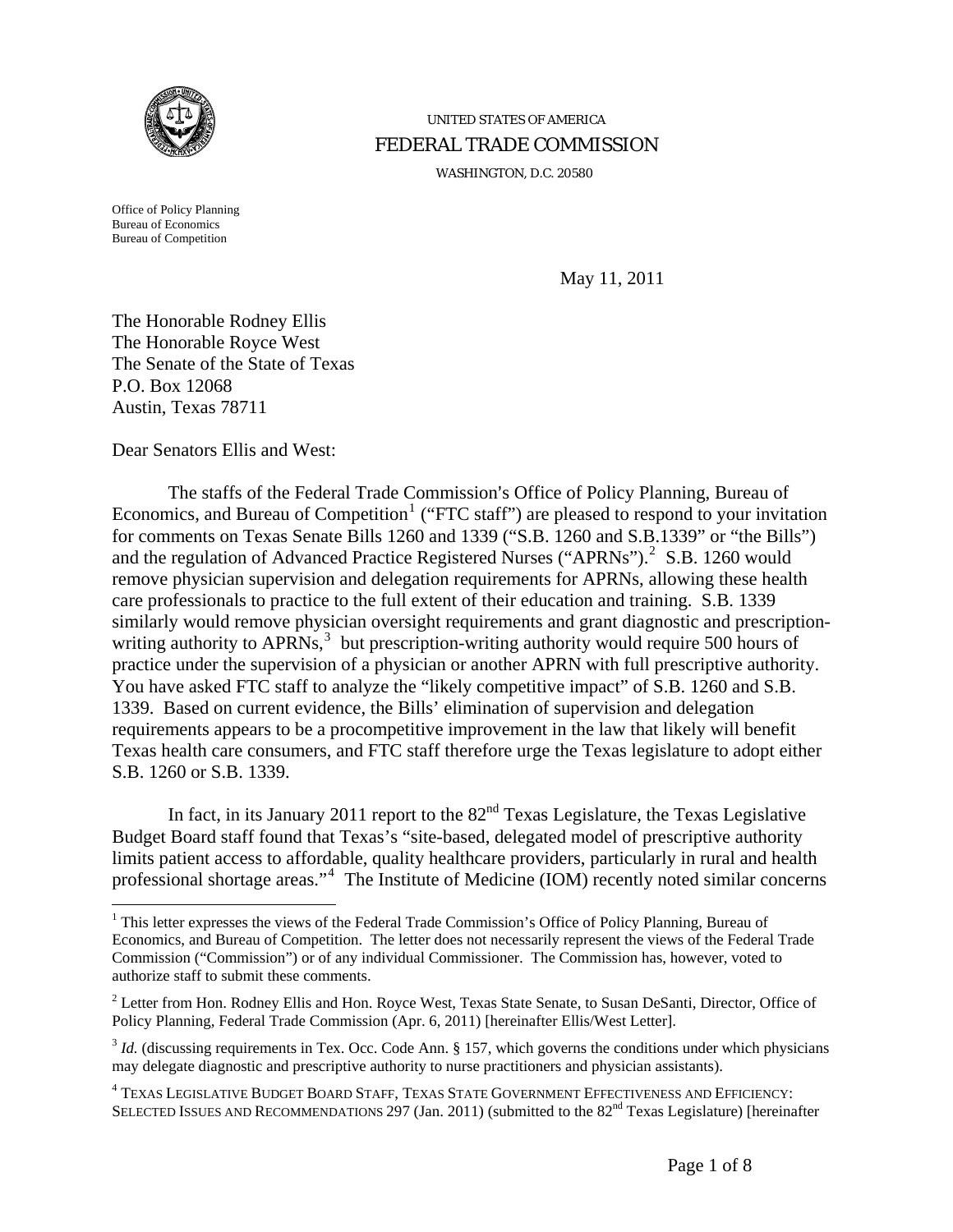with restrictive state scope of practice laws and specifically recommended that the FTC "[r]eview existing and proposed state regulations concerning advanced practice registered nurses [and urge states] with unduly restrictive regulations . . . to amend them to allow advanced practice registered nurses to provide care to patients in all circumstances in which they are qualified to do so."<sup>[5](#page-1-0)</sup> We therefore urge the Texas Legislature to consider the impact of the current restrictions on the scope of practice of APRNs, and to adopt either S.B. 1260 or S.B. 1339. Doing so would allow APRNs to provide health care services in a manner consistent with their training and the protection of patients.<sup>[6](#page-1-1)</sup>

#### **Interest and Experience of the Federal Trade Commission**

The FTC is charged with enforcing the FTC Act, which prohibits unfair methods of competition and unfair or deceptive acts or practices in or affecting commerce.<sup>[7](#page-1-2)</sup> Effective competition is at the core of America's economy;<sup>[8](#page-1-3)</sup> vigorous competition among sellers in an open marketplace gives consumers the benefits of lower prices, higher quality products and services, more choices, and greater innovation.

Health care competition is of particular importance to the economy and consumer welfare. For this reason, anticompetitive restraints in health care markets have long been a key focus of FTC law enforcement,<sup>[9](#page-1-4)</sup> research,<sup>[10](#page-1-5)</sup> and advocacy.<sup>[11](#page-1-6)</sup> Of direct relevance to the proposed

<span id="page-1-6"></span> BUDGET BOARD STAFF REPORT]. As you also noted in your letter, "physician supervision requirements vary based on the APRN's practice setting, . . . the various requirements create a complicated regulatory scheme," and "APRNs at an alternative practice site must find a supervising physician that lives or practices within 75 miles," which may exclude APRNs otherwise willing to practice in rural and underserved areas. Ellis/West Letter, *supra* note 2, at 1-2.

<span id="page-1-0"></span> $^5$  Institute of Medicine, The Future of Nursing: Leading Change, Advancing Health 10-11 (2011) [hereinafter IOM REPORT]. The IOM was established in 1970 as "the health arm of the National Academy of Sciences" and "is an independent, nonprofit organization that works outside of government to provide unbiased and authoritative advice to decision makers and the public." About the Institute of Medicine, *available at*  [http://www.iom.edu/About-IOM.aspx.](http://www.iom.edu/About-IOM.aspx)

<span id="page-1-1"></span> $6$  We do not offer an opinion as to whether S.B. 1260 or S.B. 1339 is a preferable regulatory environment for Texas.

<span id="page-1-2"></span> $<sup>7</sup>$  Fed. Tr. Comm'n Act, 15 U.S.C. § 45.</sup>

<span id="page-1-3"></span><sup>8</sup> *See National Society of Professional Engineers v. United States*, 435 U.S. 679, 695 (1978) ("The heart of our national economy long has been faith in the value of competition.").

<span id="page-1-4"></span><sup>9</sup> *See generally* FED. TR. COMM'N, FTC ANTITRUST ACTIONS IN HEALTH CARE SERVICES AND PRODUCTS (Sept. 2010)*, available at* [http://www ftc.gov/bc/110120hcupdate.pdf](http://www.ftc.gov/bc/110120hcupdate.pdf); Fed. Tr. Comm'n Website, Competition in the Health Care Marketplace, *available at* <http://www.ftc.gov/bc/healthcare/antitrust/index.htm>.

<span id="page-1-5"></span><sup>10</sup> See, e.g., FED. Tr. COMM'N & U.S. DEP'T OF JUSTICE, IMPROVING HEALTH CARE: A DOSE OF COMPETITION (2004), *available at* <http://www.ftc.gov/reports/healthcare/040723healthcarerpt.pdf>[hereinafter FTC/DOJ, A DOSE OF COMPETITION]; Fed. Tr. Comm'n, Centers for Medicare & Medicaid Servs., & Dep't of Health & Human Servs. Office of Inspector Gen'l, Workshop Regarding Accountable Care Organizations and Implications Regarding Antitrust, Physician Self-Referral, Anti-Kickback and Civil Monetary Penalty (CMP) Laws (Oct. 5, 2010), *available at* [http://www ftc.gov/opp/workshops/aco/index.shtml;](http://www.ftc.gov/opp/workshops/aco/index.shtml) Fed. Tr. Comm'n, Workshops on Emerging Health Care Competition and Consumer Issues (Oct. 30, 2008 & Nov. 21, 2008), *available at*

<http://www.ftc.gov/bc/workshops/hcbio/index.shtml>; FED. TR. COMM'N, EMERGING HEALTH CARE ISSUES: FOLLOW-ON BIOLOGIC DRUG COMPETITION (JUNE 2009), *available at*

http://www ftc.gov/os/2009/06/P083901biologicsreport.pdf; Fed. Tr. Comm'n, Workshop on Clinical Integration in Health Care: a Check-Up (May 29, 2008), *available at* [http://www ftc.gov/bc/healthcare/checkup/index.shtm](http://www.ftc.gov/bc/healthcare/checkup/index.shtm); Fed.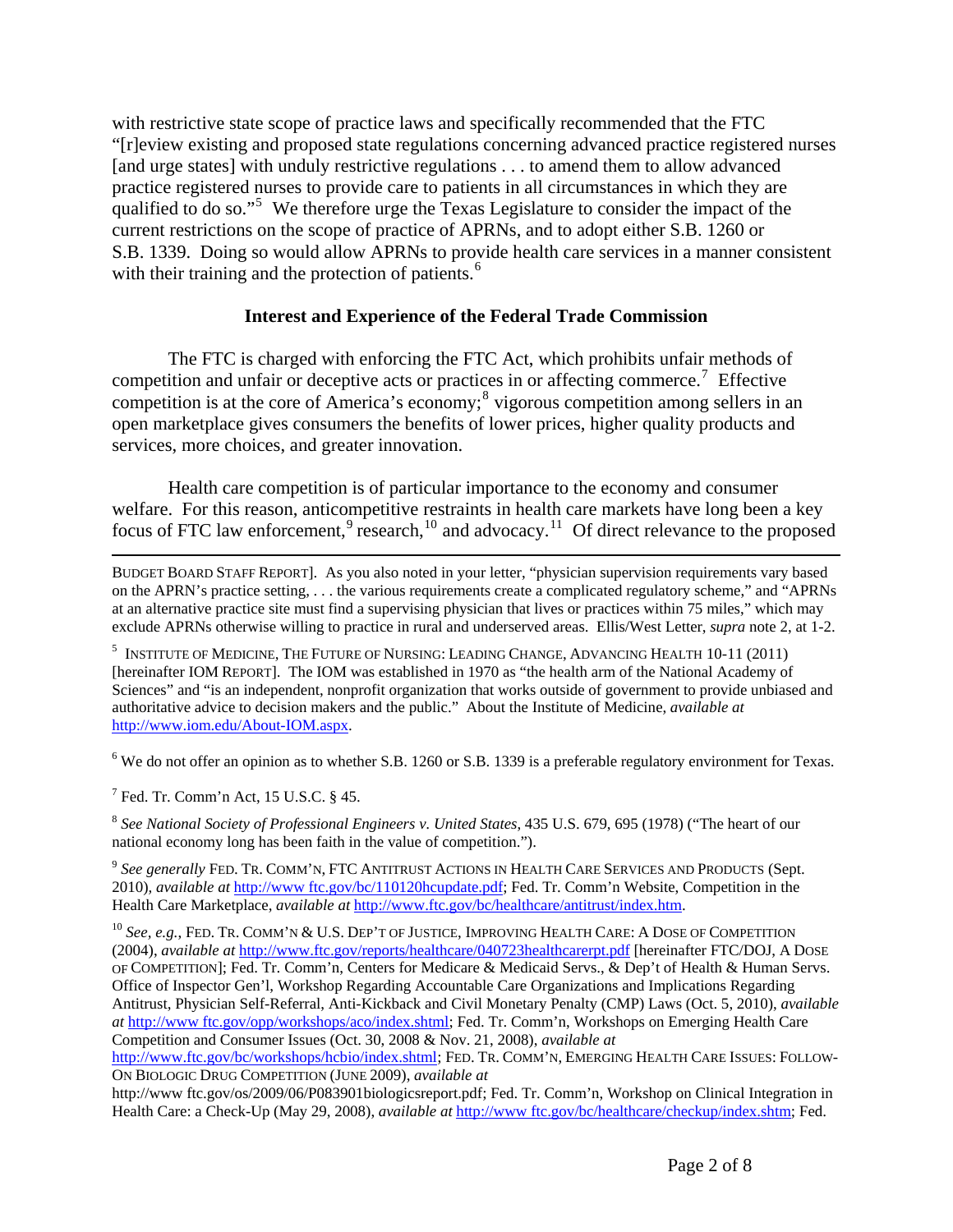Texas APRN legislation, the FTC has closely followed issues relating to competition by health care providers such as nurse practitioners, physician assistants, and dental hygienists. Recently, FTC staff urged several states to reject or narrow restrictions that curtail competition among health care providers because they limit patients' access to health care and raise prices.<sup>[12](#page-2-0)</sup> In particular, staff examined APRN scope of practice restrictions that appear to have exceeded what is necessary to protect consumers.<sup>[13](#page-2-1)</sup> As noted above, the recent IOM Report on the Future of Nursing recognizes the importance of this competition perspective and, more specifically, the Commission's expertise and experience in addressing anticompetitive restrictions on the scope of various healthcare professionals' practice.<sup>[14](#page-2-2)</sup>

# **I. Background**

### **A. APRNs**

APRNs are licensed under the Texas Nursing Practice Act.<sup>[15](#page-2-3)</sup> Under this Act, "advanced" practice nurse" means a registered nurse approved by the Texas Board of Nursing on the basis of

<span id="page-2-2"></span>14 IOM REPORT, *supra* note 5, at 5, 10, 105 (2011).

Tr. Comm'n, Workshop on Innovations in Health Care Delivery (Apr. 24, 2008), *available at*  [http://www ftc.gov/bc/healthcare/hcd/index.shtm](http://www.ftc.gov/bc/healthcare/hcd/index.shtm).

 $11$  Advocacy by the Commission and its staff may comprise letters or comments addressing specific policy issues, Commission or staff testimony before legislative or regulatory bodies, amicus briefs, or reports. *See, e.g.*, Letter from FTC Staff to Hon. Daphne Campbell, Florida House of Representatives (Mar. 22, 2011) (regarding proposed legislation to eliminate certain restraints on the scope of practice of Advanced Registered Nurse Practitioners), *available at* <http://www.ftc.gov/os/2011/03/V110004campbell-florida.pdf>; Letter from FTC Staff to Hon. Timothy Burns, Louisiana Legislature, (May 1, 2009) (regarding proposed restrictions on mobile dentistry), *available at*  [http://www ftc.gov/os/2009/05/V090009 louisianadentistry.pdf;](http://www.ftc.gov/os/2009/05/V090009%20louisianadentistry.pdf) [Fed Tr. Comm'n & U.S. Dep't of Justice Written](http://www.ftc.gov/os/2008/09/V080018illconlaws.pdf)  [Testimony before the Illinois Task Force on Health Planning Reform Concerning Illinois Certificate of Need Laws](http://www.ftc.gov/os/2008/09/V080018illconlaws.pdf) (Sept. 2008), *available at* [http://www ftc.gov/os/2008/09/V080018illconlaws.pdf;](http://www.ftc.gov/os/2008/09/V080018illconlaws.pdf) [FTC Amicus Curiae Brief in](http://www.ftc.gov/os/2008/01/080129cipro.pdf) *In re Ciprofloxacin Hydrochloride Antitrust Litigation* [Concerning Drug Patent Settlements Before the Court of Appeals](http://www.ftc.gov/os/2008/01/080129cipro.pdf)  [for the Federal Circuit](http://www.ftc.gov/os/2008/01/080129cipro.pdf) (Case No. 2008-1097) (Jan. 2008), *available at*

<http://www.ftc.gov/os/2008/01/080129cipro.pdf>; FTC/DOJ, A DOSE OF COMPETITION, *supra* note 10.

<span id="page-2-0"></span><sup>&</sup>lt;sup>12</sup> *See, e.g., Letter from FTC Staff to Hon. Daphne Campbell, <i>supra* note 11; Letter from FTC Staff to Hon. Timothy Burns, *supra* note 11; Letter from FTC Staff to Elain Nekritz, Illinois Legislature (May 29, 2008) (regarding proposed limited service clinic (LSC) regulations), *available at* http://www.ftc.gov/os/2008/06/V080013letter.pdf; Letter from FTC Staff to Massachusetts Dep't of Health (Sept. 27, 2007) (regarding proposed LSC regulations), *available at* http://www ftc.gov/os/2007/10/v070015massclinic.pdf*.* Many of these advocacy efforts have been influential in preserving competition. For example, following the above-referenced advocacy letters, the Louisiana and Illinois legislatures rejected the proposed restrictions on competition, and Massachusetts followed FTC staff's recommendations in adopting its final LSC regulations.

<span id="page-2-1"></span><sup>13</sup> *See, e.g.*, Letter from FTC Staff to Hon. Daphne Campbell, *supra* note 11; Letter from FTC Staff to Kentucky Cabinet for Health and Family Services (Jan. 28, 2010) (regarding restrictions on the scope of practice for nurse practitioners, and others, that would have applied in LSCs but not in other limited care settings, such as urgent care centers), *available at* [http://www.ftc.gov/os/2010/02/100202kycomment.pdf;](http://www.ftc.gov/os/2010/02/100202kycomment.pdf) [FTC Staff Comment Before the](http://www.ftc.gov/os/2010/11/101109alabamabrdme.pdf)  [Alabama State Board of Medical Examiners Concerning the Proposed Regulation of Interventional Pain](http://www.ftc.gov/os/2010/11/101109alabamabrdme.pdf)  [Management Services](http://www.ftc.gov/os/2010/11/101109alabamabrdme.pdf) (Nov. 3, 2010) (regarding restrictions on the scope of practice of certified registered nurse anesthetists, a specialized sub-category of APRNs), *available at* [http://www ftc.gov/os/2010/11/101109alabamabrdme.pdf.](http://www.ftc.gov/os/2010/11/101109alabamabrdme.pdf)

<span id="page-2-3"></span><sup>15</sup> Tex. Occ. Code Ann. § 301.001 *et seq.* (2011) (Nursing Practice Act).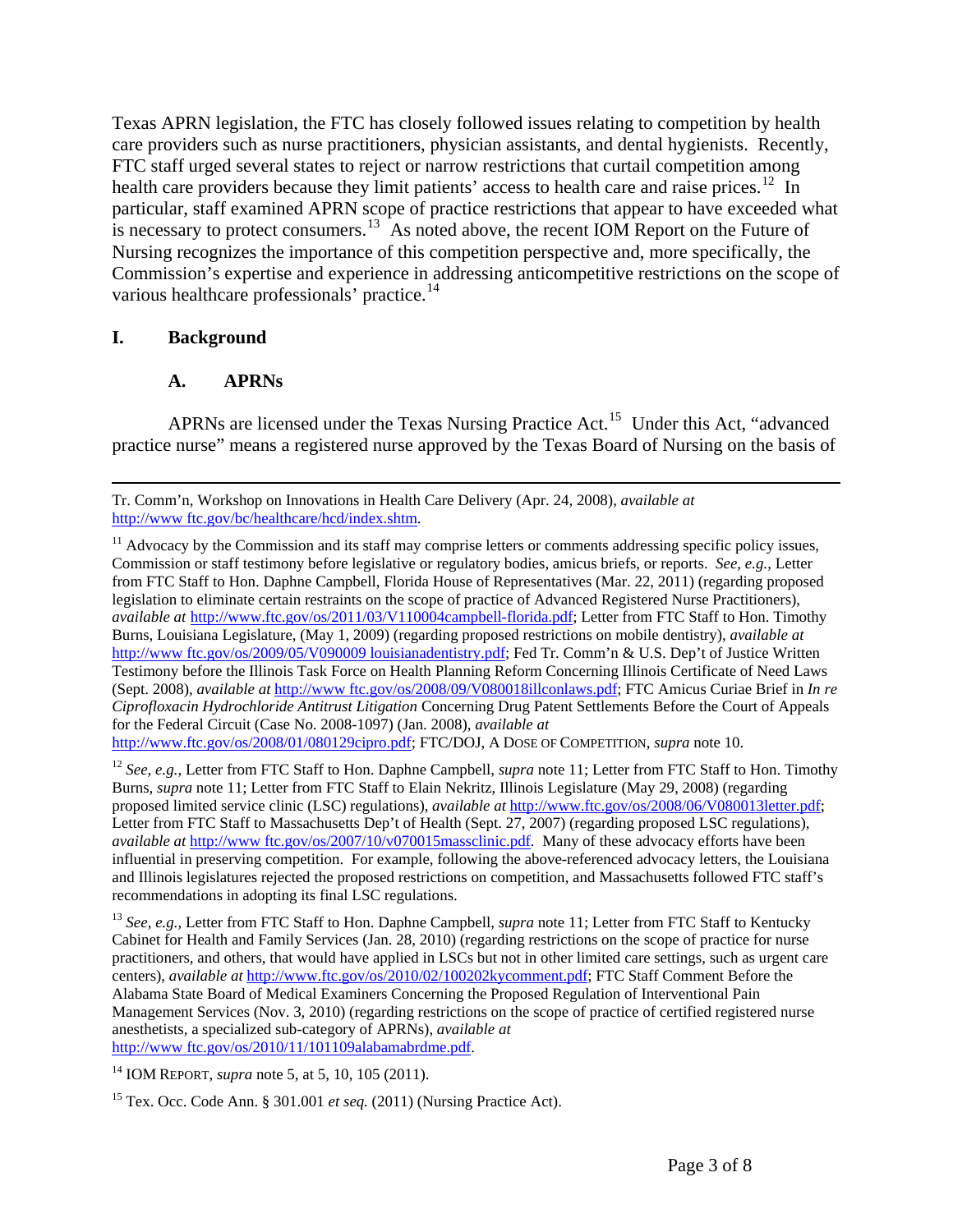the nurse having completed an advanced educational program, which must include "pharmacology and related pathology education."[16](#page-3-0) In addition, the Texas Board of Nursing has promulgated rules requiring that the educational program, at a minimum, include a master's degree, and meet "certain standards set by the [nursing] board or by a national accrediting body recognized by the board."<sup>[17](#page-3-1)</sup> Nationally, "[m]ore than a quarter of a million nurses are APRNs . . . who hold master's or doctoral degrees and pass national certification exams."[18](#page-3-2)

According to the January 2011 Budget Board Staff Report, "Texas has some of the most restrictive scope of practice guidelines in the U.S. for APRNs."<sup>[19](#page-3-3)</sup> According to the report, the number of advanced practice nurses is lower in states with restrictive regulatory environments, and these restrictions may "limit the expansion of retail clinics, which generally employ APRNs to provide a limited range [of] primary healthcare.<sup> $20$ </sup> The Budget Board Staff Report also noted that approximately 26 percent of Texas's population lives in a health professional shortage area and that "Texas is below the U.S. average in its primary care physicians-to-population ratio.<sup> $21$ </sup> Finally, the report stated that researchers "have compared physician and APRN patient outcomes and found them comparable" and "no findings have shown better health outcomes for patients in states with more restrictive regulatory environments." $^{22}$  $^{22}$  $^{22}$ 

# **B. S.B. 1260 and S.B. 1339**

S.B. 1260 would remove physician supervision and delegation requirements, allow APRNs to practice independently, and define an APRN's scope of practice to include "advanced assessment, diagnosing, prescribing, and ordering." Under the new law, APRN status would be based upon (1) successful completion of a graduate-level program accredited by a national accrediting body and (2) current certification by a national certifying body recognized by the Texas Board of Nursing.<sup>[23](#page-3-7)</sup>

<span id="page-3-3"></span>19 BUDGET BOARD STAFF REPORT, *supra* note 4, at 299 (further noting "[t]wenty states and the District of Columbia allow APRNs to practice as autonomous, or very nearly autonomous, healthcare providers"). *See also* IOM REPORT, *supra* note 5, at 157-61 (chart summarizing the state practice regulations for nurse practitioners).

<span id="page-3-4"></span>20 BUDGET BOARD STAFF REPORT, *supra* note 4, at 300*.*

<span id="page-3-5"></span><sup>21</sup> *Id.*

 $\overline{a}$ 

<span id="page-3-6"></span><sup>22</sup> *Id.*

<span id="page-3-1"></span><span id="page-3-0"></span><sup>16</sup> Tex. Occ. Code Ann. § 301.152(c)(1)*.* 17 Texas Board of Nursing, Rules and Regulations, at Chapter 221, *available at* [http://www.bon.state.tx.us/nursinglaw/pdfs/bon-rr-0111.pdf.](http://www.bon.state.tx.us/nursinglaw/pdfs/bon-rr-0111.pdf)

<span id="page-3-2"></span><sup>18</sup> IOM REPORT, *supra* note 5, at 23; s*ee also* BUDGET BOARD STAFF REPORT, *supra* note 4, at 299 (although certification exams are administered nationally, licensure requirements are determined on a state-by-state level and may vary widely). Different states refer to advanced practice registered nurses by various names and abbreviations, including "APRNs," "ARNPs," "nurse practitioners," etc. For an overview of nurse practitioner requirements generally, see IOM REPORT, *supra* note 5, at 26, table 1 (types of practice) and 38-45.

<span id="page-3-7"></span> $^{23}$  These amendments would be to Chapter 301 of the Occupations Code, the Nursing Practice Act, as well as conforming amendments and deletions to other chapters, including Chapter 157 of the Occupations Code (governing the authority of physicians to delegate certain medical acts).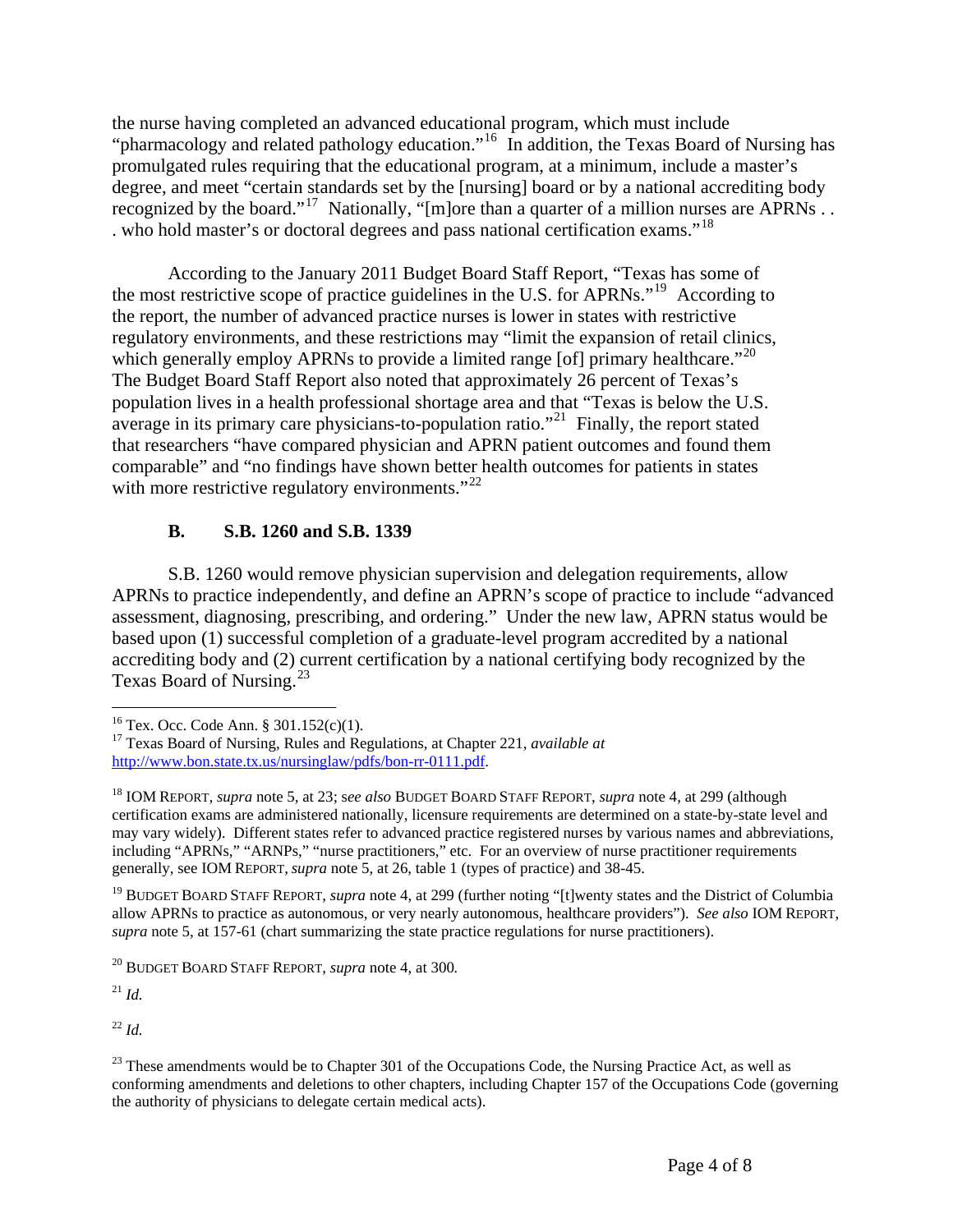S.B. 1339 also would revise current Texas law to allow APRNs to make diagnoses and to prescribe and order prescription drugs and medical devices. Unlike S.B. 1260, however, S.B. 1339 would require APRNs seeking independent prescriptive authority to first practice with prescriptive authority for a minimum of 500 hours under the supervision of a physician or APRN who already has prescriptive authority.<sup>[24](#page-4-0)</sup>

### **II. Likely Effects on Texas Health Care Consumers**

Texas health care consumers are likely to benefit from the passage of either S.B. 1260 or S.B. 1339 for several reasons, including lower health care costs, greater access to care, and greater choice among settings where health care is provided.

Both S.B. 1260 and S.B. 1339 are likely to reduce the cost of basic health care services in two important ways. First, APRN care is generally less expensive. As noted by the Texas Legislative Budget Board staff, "[a]ll APRNs who bill the Texas Medicaid Program are directly reimbursed at 92 percent of the physician's rate" and if they bill Medicare "they are paid 85 percent of the fee paid to physicians."<sup>[25](#page-4-1)</sup> Second, the cost of APRN care itself would be decreased; under the current law, supervision and delegation requirements create administrative costs for APRNs, and these costs would be reduced under either of the Bills. Some of these cost savings may be passed on to public and private third-party payers, and ultimately to Texas health care consumers, in the form of lower prices.

Both S.B. 1260 and S.B. 1339 likely will encourage greater usage of APRNs, which will also play an important role in improving access to health care services by Texas consumers. The Texas Legislative Budget Board staff noted that APRNs "have helped mitigate the effects of a general practice physician shortage" and that reduced restrictions on APRNs "would increase the availability of lower-cost primary healthcare providers."<sup>[26](#page-4-2)</sup> The IOM, too, recently recognized the important role that APRNs can play in improving access to health care.<sup>[27](#page-4-3)</sup> Among other things, the IOM observed that "[r]estrictions on scope of practice . . . have undermined the nursing profession's ability to provide and improve both general and advanced care."<sup>[28](#page-4-4)</sup> FTC staff agree that the Bills likely will reduce barriers to entry and permit health care providers greater flexibility to offer basic health care through APRN-staffed offices and clinics.

To the extent both S.B. 1260 and S.B. 1339 would increase the deployment of APRNs in a variety of health care delivery settings and thereby widen the range of choices available to consumers, both Bills also are likely to spur innovation in health care delivery and increase competition to provide basic health care services. This may generate additional benefits for

<span id="page-4-4"></span><sup>28</sup> *Id*. at 4.

<span id="page-4-0"></span><sup>&</sup>lt;u>.</u> <sup>24</sup> *See* S.B. 1339, amendments to Tex. Occ. Code Ann. §§ 301.152, 301.357, and 157.051.

<span id="page-4-1"></span><sup>25</sup> BUDGET BOARD STAFF REPORT, *supra* note 4, at 302.

<span id="page-4-2"></span><sup>26</sup> *Id.* at 297.

<span id="page-4-3"></span><sup>27</sup> *See generally* IOM REPORT, *supra* note 5 (especially Summary, 1-15).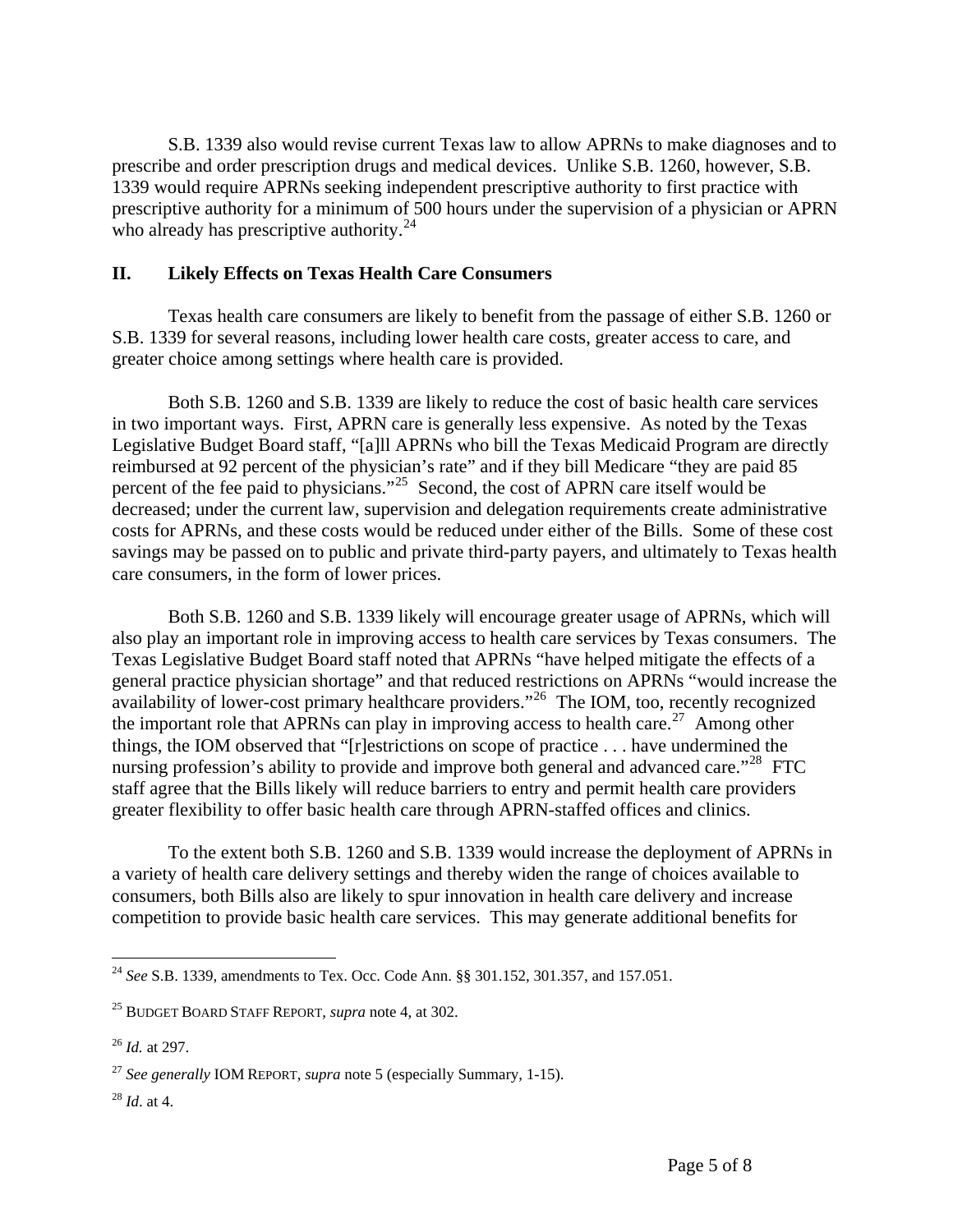Texas health care consumers. For example, APRN-staffed clinics generally offer weekend and evening hours, which provides greater flexibility for patients, and may provide competitive incentives for other types of clinics to offer extended hours as well.<sup>[29](#page-5-0)</sup>

In addition, APRNs have played an important role in the recent increase in so-called limited service clinics ("LSCs") in many states. LSCs typically are staffed by  $APRNs^{30}$  $APRNs^{30}$  $APRNs^{30}$  and offer consumers a convenient way to obtain basic medical care at competitive prices.[31](#page-5-2) As the January 2011 Budget Board Staff Report noted, restrictions on APRNs' scope of practice may limit both the number and types of LSCs available to Texas consumers.<sup>[32](#page-5-3)</sup>

### **III. Potential Consumer Protection Concerns Raised by Reduced Scope of Practice and Supervision Requirements**

Patient safety or consumer protection concerns may justify licensure requirements and scope of practice restrictions.<sup>[33](#page-5-4)</sup> FTC staff recognize that particular health care procedures may require specialized training or heightened supervision if they are to be safely administered. There does not appear to be any evidence, however, that the safety of care provided by APRNs varies according to differences in physician supervision or scope of practice requirements.<sup>[34](#page-5-5)</sup>

<span id="page-5-2"></span><sup>31</sup> See Massachusetts Dept. Pub. Health, Commonwealth to Propose Regulations for Limited Service Clinics: Rules May Promote Convenience, Greater Access to Care (Jul. 17, 2007), *available at* [http://www mass.gov/?pageID=pressreleases&agId=Eeohhs2&prModName=dphpressrelease&prFile=070717 clini](http://www.mass.gov/?pageID=pressreleases&agId=Eeohhs2&prModName=dphpressrelease&prFile=070717_clinics.xml) [cs.xml](http://www.mass.gov/?pageID=pressreleases&agId=Eeohhs2&prModName=dphpressrelease&prFile=070717_clinics.xml). The types of care offered at LSCs are similar to those offered in urgent care centers and other limited care, outpatient settings. *See, e.g.*, Ateev Mehrotra et al., *Retail Clinics, Primary Care Physicians, and Emergency Departments: A Comparison of Patients Visits*, 27 HEALTH AFFAIRS 1272, 1279 (September/October, 2008).

Evidence shows that the quality of care provided by APRNs in retail clinics is "similar to that provided in physician offices and urgent care centers and slightly superior to that of emergency departments." Ateev Mehrotra et al., *Comparing Costs and Quality of Care at Retail Clinics with that of Other Medical Settings for 3 Common Illnesses*, 151 ANNALS INTERNAL MED. 321, 326 (2009) (analysis of 14 quality metrics for commonly treated ailments, including ear, strep, and urinary tract infections, and finding "[f]or most measures, quality scores of retail clinics were equal to or higher than those of other care settings"). *Id.*

<span id="page-5-3"></span>32 BUDGET BOARD STAFF REPORT, *supra* note 4, at 300.

<span id="page-5-4"></span> $33$  In competition terms, licensure requirements or scope of practice restrictions may sometimes offer an efficient response to certain types of market failure that can occur in professional services markets. *See* CAROLYN COX & SUSAN FOSTER, FEDERAL TRADE COMMISSION, BUREAU OF ECONOMICS, THE COSTS AND BENEFITS OF OCCUPATIONAL REGULATION, 5-6 (1990), *available at* [http://www ftc.gov/be/consumerbehavior/docs/reports/CoxFoster90.pdf.](http://www.ftc.gov/be/consumerbehavior/docs/reports/CoxFoster90.pdf)

<span id="page-5-5"></span><sup>34</sup> FTC staff have not found empirical studies indicating a relationship between additional APRN supervision requirements and greater safety. *See* IOM REPORT at 85-161, 98-99 (discussing nursing scope-of-practice issues and quality of care, and noting "[n]o studies suggest that care is better in states that have more restrictive scope-of-

<span id="page-5-0"></span><sup>&</sup>lt;u>.</u> <sup>29</sup> *Cf.* Rena Rudavsky, Craig Evan Pollack, & Ateev Mehrotra, *The Geographic Distribution, Ownership, Prices, and Scope of Practice at Retail Clinics*, 151 ANNALS INTERNAL MED. 315, 317 (2009) ("In a random sample of 98 [limited service] clinics, all had weekday and weekend hours and 95 (97%) had evening hours (after 6 p.m.) on weekdays.").

<span id="page-5-1"></span><sup>30</sup> *See generally* William M. Sage, *Might the Fact that 90% of Americans Live Within 15 Miles of a Wal-Mart Help Achieve Universal Health Care?,* 55 U. KAN. L. REV. 1233, 1238 (2007) (describing the size and scope of LSCs); Mary Kay Scott, Scott & Company, *Health Care in the Express Lane: Retail Clinics Go Mainstream*, at 22 (Sept. 2007) (report prepared for the California HealthCare Foundation), *available at* [http://www.chcf.org/publications.](http://www.chcf.org/publications)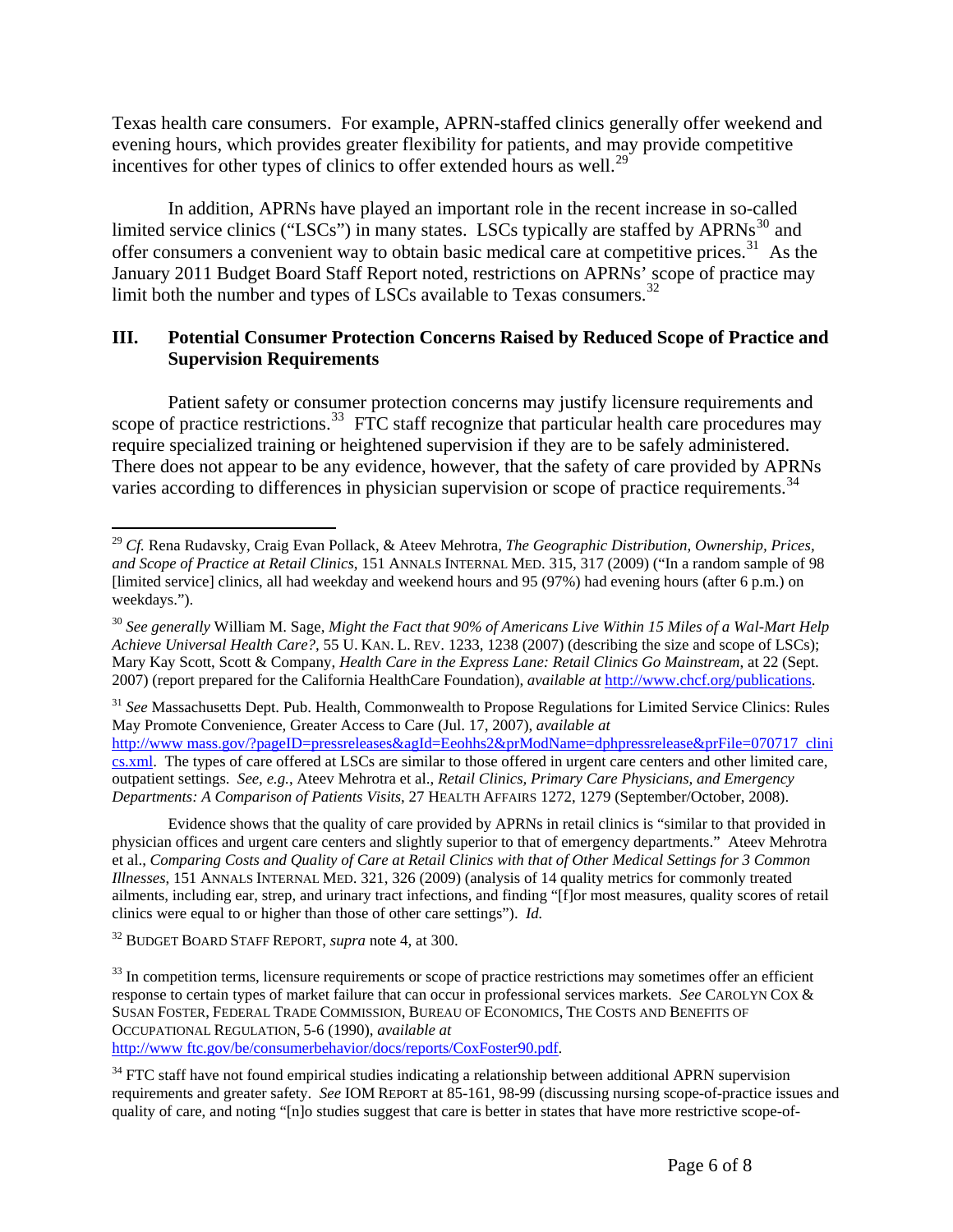Available evidence suggests that APRNs generally are safe providers of health care services when they provide services consistent with their training.<sup>[35](#page-6-0)</sup> More broadly, the available empirical evidence indicates that APRN-delivered care "across settings, is at least equivalent to that of physician-delivered care as regards safety and quality,"[36](#page-6-1) and that increased APRN care may even be associated with improved outcomes for particular disease indications or patient populations.<sup>[37](#page-6-2)</sup> Studies of LSCs – which, as discussed above, offer certain basic primary care services and tend to be staffed by APRNs without direct on-site physician supervision – indicate that the clinics provide high-quality health care.<sup>[38](#page-6-3)</sup> In addition, studies of APRN subspecialties, such as certified registered nurse anesthetists, suggest safe delivery of care.<sup>[39](#page-6-4)</sup>

<span id="page-6-2"></span><sup>37</sup> *See, e.g.*, Mary D. Naylor et al., *Transitional Care of Older Adults Hospitalized with Heart Failure: A Randomized, Controlled Trial*, 52 J. AM. GERIATRIC SOC'Y 675, 682-684 (2004) (AP[R]N-directed intervention associated with increased time to first readmission or death and reduced total number of rehospitalizations in care of older adults and management of heart failure); *cf.* Jack Needelman et al., *Nurse-Staffing Levels and the Quality of Care in Hospitals*, 346 N. ENGL. J. MED. 1715, 1719-20 (2002) (increased care by registered nurses – which include APRNs as subset – associated with improved outcomes/reduced adverse events for medical and surgical patients).

<span id="page-6-3"></span>38 Ateev Mehrotra et al., *Comparing Costs and Quality of Care at Retail Clinics with that of Other Medical Settings for 3 Common Illnesses*, 151 ANNALS INTERNAL MED. 321, 326 (2009).

<span id="page-6-4"></span><sup>39</sup> *See, e.g.*, A.F. Smith, et al., *Comparative Effectiveness and Safety of Physician and Nurse Anaesthetists: A Narrative Systematic Review*, 93 BRIT. J. ANAESTHESIA 540, 544 (2004) (review article examining U.S. and foreign studies finding "no recent, high-level evidence that there are significant differences in safety between different anaesthesia providers"); Paul F. Hogan, et al., *Cost Effectiveness Analysis of Anesthesia Providers*, 28 NURSING ECON. 159, 161 (2010) ("there are no studies that show a significant difference between CRNAs and anesthesiologists in patient outcomes."); Dulisse & Cromwell, *supra* note 34 (no increased surgical risk when unsupervised CRNAs are used); Michael Pine, et al*.*, *Surgical Mortality and Type of Anesthesia Provider*, 71 AM. ASS'N NURSE ANESTHETISTS J. 109, 116 (2003) ("After adjustment for differences in case mix, clinical risk factors, hospital characteristics, and geographic location, the current study found similar risk-adjusted mortality rates whether anesthesiologists or CRNAs worked alone.").

practice regulations for APRNs than in those that do not"); Brian Dulisse & Jerry Cromwell, *No Harm Found When Nurse Anesthetists Work Without Supervision by Physicians*, 29 HEALTH AFFAIRS 1469, 1474 (2010) (reviewing Medicare data for more than 480,000 patients and finding "data do not support the hypothesis that patients are exposed to increased surgical risk if nurse anesthetists work without physician supervision").

<span id="page-6-0"></span><sup>35</sup> *See, e.g.,* BUDGET BOARD STAFF REPORT, *supra* note 4, at 300 (discussing research demonstrating safety of APRNs); Florida House of Representatives Staff Analysis, Bill # HB 699 CS Health Care (Mar. 8, 2006), at note 5 and accompanying text (citing Linda Aiken, director of the University of Pennsylvania's Center for Health Outcomes and Policy Research, for the proposition that "over 100 studies have examined the care delivered by nurse practitioners and none demonstrated a negative impact of their care on health").

<span id="page-6-1"></span><sup>&</sup>lt;sup>36</sup> Eileen T. O'Grady, Advanced Practice Registered Nurses: The Impact on Patient Safety and Quality, in AGENCY FOR HEALTHCARE RESEARCH AND QUALITY, PATIENT SAFETY AND QUALITY: AN EVIDENCE-BASED HANDBOOK FOR NURSES (ed. Ronda G. Hughes) 2-606 (2008). The study surveys empirical research on APRN quality and safety generally, *id.* at 2-605 – 2-607, as well as research regarding safety and quality of care for APRN subspecialties. *Id.* at 2-602 – 2-604 (regarding nurse midwives, nurse anesthetists, and clinical nurse specialists). S*ee also* Sue Horrocks et al., *Systematic Review of Whether Nurse Practitioners Working in Primary Care Can Provide Equivalent Care to Doctors*, 324 BMJ 819 (2002) (British review of 11 trials and 23 observational studies finding increased satisfaction and no health disparities for patients treated by nurse practitioners versus physicians).